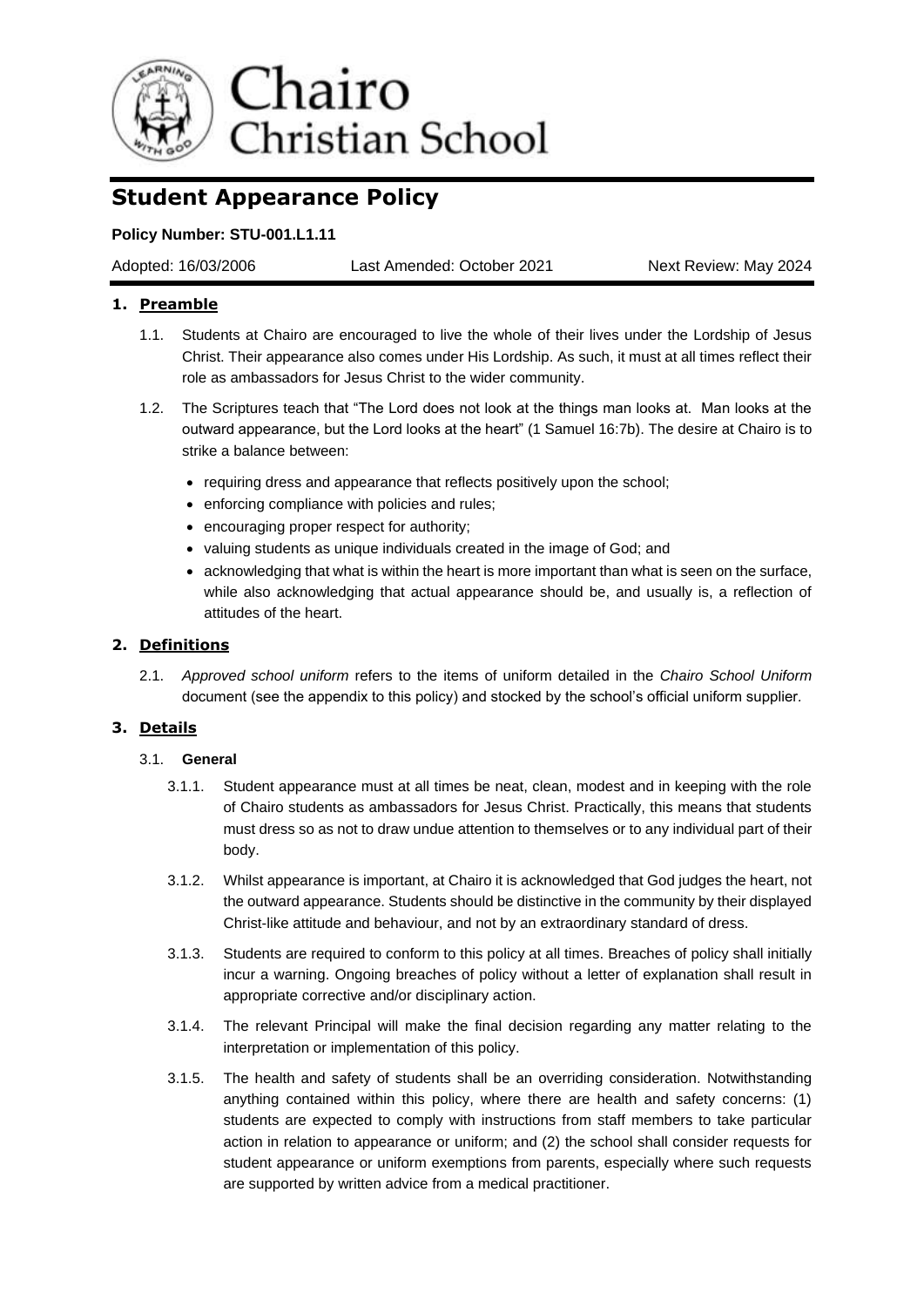

- 3.1.6. All staff members are expected to demonstrate leadership to the students by example and by the wearing of appropriate neat and modest clothing, and to conform to the *Staff Appearance Policy*.
- 3.1.7. All staff members are expected to regularly and consistently enforce this policy and to ensure the compliance of students with all requirements in relation to appearance and the correct wearing of approved school uniform.
- 3.1.8. Notwithstanding the role of all staff members in this matter, each sub-school shall appoint a male and female staff member who shall have a particular responsibility for enforcing appearance and uniform requirements amongst male and female students respectively. Uniform inspections shall be held regularly and staff members will give talks on appearance, cleanliness, neatness of hair, correct wearing of uniform, etc.
- 3.1.9. Heads of School, at their discretion, may instruct students and parents when items of student uniform need to be replaced or repaired due to such items being in poor condition, ill-fitting, otherwise unsuitable and/or inconsistent with policy.
- 3.1.10. This policy shall be reviewed (including with regard to changing community expectations) on a three-year cycle by the Board-appointed Uniform Review Committee, an ad hoc committee formed specifically for this purpose.
- 3.1.11. Issues relating to operational implementation of this policy will be the ongoing responsibility of the Board-appointed Uniform Advisory Committee, a standing committee formed to address specific issues as and when they are raised.
- 3.1.12. Changes to this policy must ensure an adequate transition period to minimise any cost impact on supplier(s), families and the school. Any changes relating to uniform supplier(s) must be approved by the Board.

# 3.2. **School approved uniform**

- 3.2.1. The approved school uniform must: (1) serve the parent body by being affordable, modest, serviceable, neat, and a unifying dress standard; and (2) serve the student body by being comfortable, modern, practical, age-appropriate and suited to our climate, culture and student activities.
- 3.2.2. The approved school uniform must not:
	- give rise to any appearance of 'elitism' or any other 'higher standard' that will draw attention to the school or to the students, rather than to Christ;
	- bring disrepute upon Christ or the school by a poor standard or sloppy appearance; and
	- significantly set students apart from others, thereby causing discomfort or embarrassment, so that their attitude to learning and acceptance of the Gospel message is not hindered.
- 3.2.3. The full range of school-approved uniform items (other than footwear and some optional items) shall be available from Perm-a-Pleat, the school's official uniform supplier. All new items of school uniform (whether branded or generic) must be purchased from such supplier to ensure that students are wearing correct school uniform. See the appendix to this policy for full details of school uniform items.
- 3.2.4. Only approved logos shall appear on uniform items, other than in the case of sports shoes.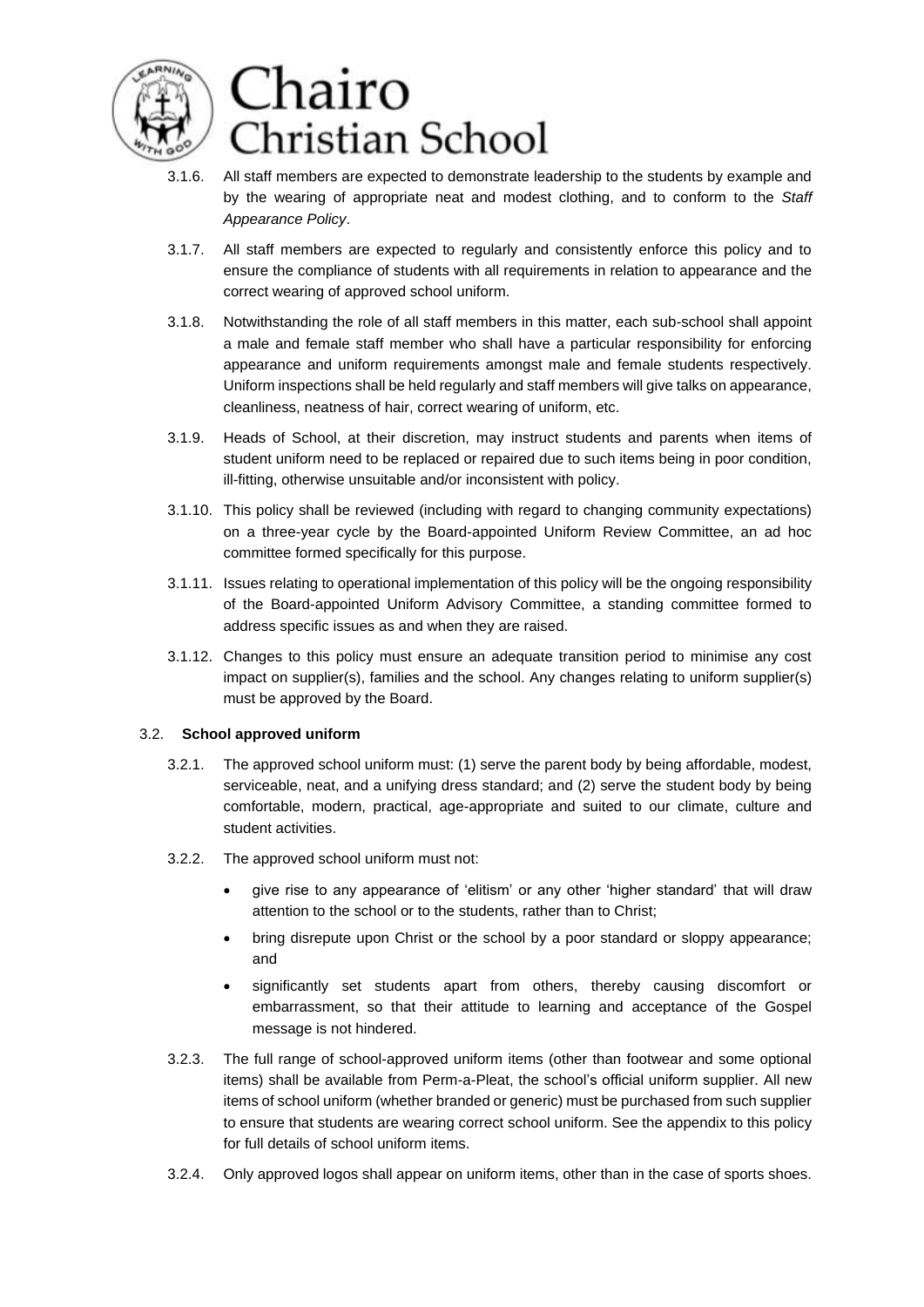

- 3.2.5. Summer uniform shall be worn in Terms 1 and 4, and winter uniform shall be worn in Terms 2 and 3. At the commencement of Terms 2 and 4, there shall be a three-week change over period during which either uniform may be worn depending upon weather conditions.
- 3.2.6. Correct summer or winter uniform as appropriate for the school term, and/or as stipulated by staff members, must be worn by student leaders when representing the school at official events. In such cases where girls are required to wear winter uniform, tunics (Junior School) and woollen skirts (Middle School and Senior School) must be worn.

### 3.3. **Hair**

- 3.3.1. Hairstyles for boys and girls should not be such that they attract abnormal attention. Any hairstyle that is unusual, severe or unnatural in style or colouring (including radical peroxiding) is unacceptable. Hair should not be shorter than a No.2 cut. Hair should be secured off the face.
- 3.3.2. For reasons of neatness, health and safety:
	- girls in Senior School at Drouin and Pakenham (and in Secondary at Leongatha) with long hair (i.e. hair that is below the shoulder in length) should secure their hair back (e.g. tied, pinned, clipped) using discreet hair accessories in navy blue, black, white or brown (fashion accessories are not allowed); and
	- girls in Junior School and Middle School at Drouin, Drouin East, Pakenham and Traralgon (and in Primary at Leongatha) with long hair (i.e. hair that is below the shoulder in length) should secure their hair back and behind the shoulders in a ponytail, braid, bun or similar using discreet hair accessories in navy blue, black, white or brown (fashion accessories are not allowed).
- 3.3.3. Boys' hair is to be neat, well-groomed, appropriately styled and no longer than collar length at the back, eyebrow length at the front and mid-ear length at the sides in its natural state. Boys' hair may not be tied back. All boys are expected to be clean shaven.

# 3.4. **Jewellery, watches, glasses and tattoos**

- 3.4.1. Students are not permitted to wear jewellery (including rings, necklaces, wrist/ankle bands and bracelets) other than as per item 3.4.2 below.
- 3.4.2. Girls only may choose to wear jewellery in body piercings. Such jewellery must be matching small discreet (i.e. plain gold or silver, see examples below) sleepers or studs and must only be worn in ear lobes (with no more than one per lobe). No other forms of jewellery (including clear or plastic piercing rings, 'invisible studs', barbells, etc.) may be worn in body piercings.
- 3.4.3. Students who plan to have additional piercings should do so as soon as possible after the last day of the academic year in December. This will allow sufficient time for healing to take place over summer and for the additional piercing to be safely removed while the uniform is being worn throughout the school year.
- 3.4.4. Watches that do not bring undue attention are acceptable.
- 3.4.5. Glasses, whether prescription glasses and/or sunglasses, should not be overly reflective and should not be of a colour or design that brings undue attention.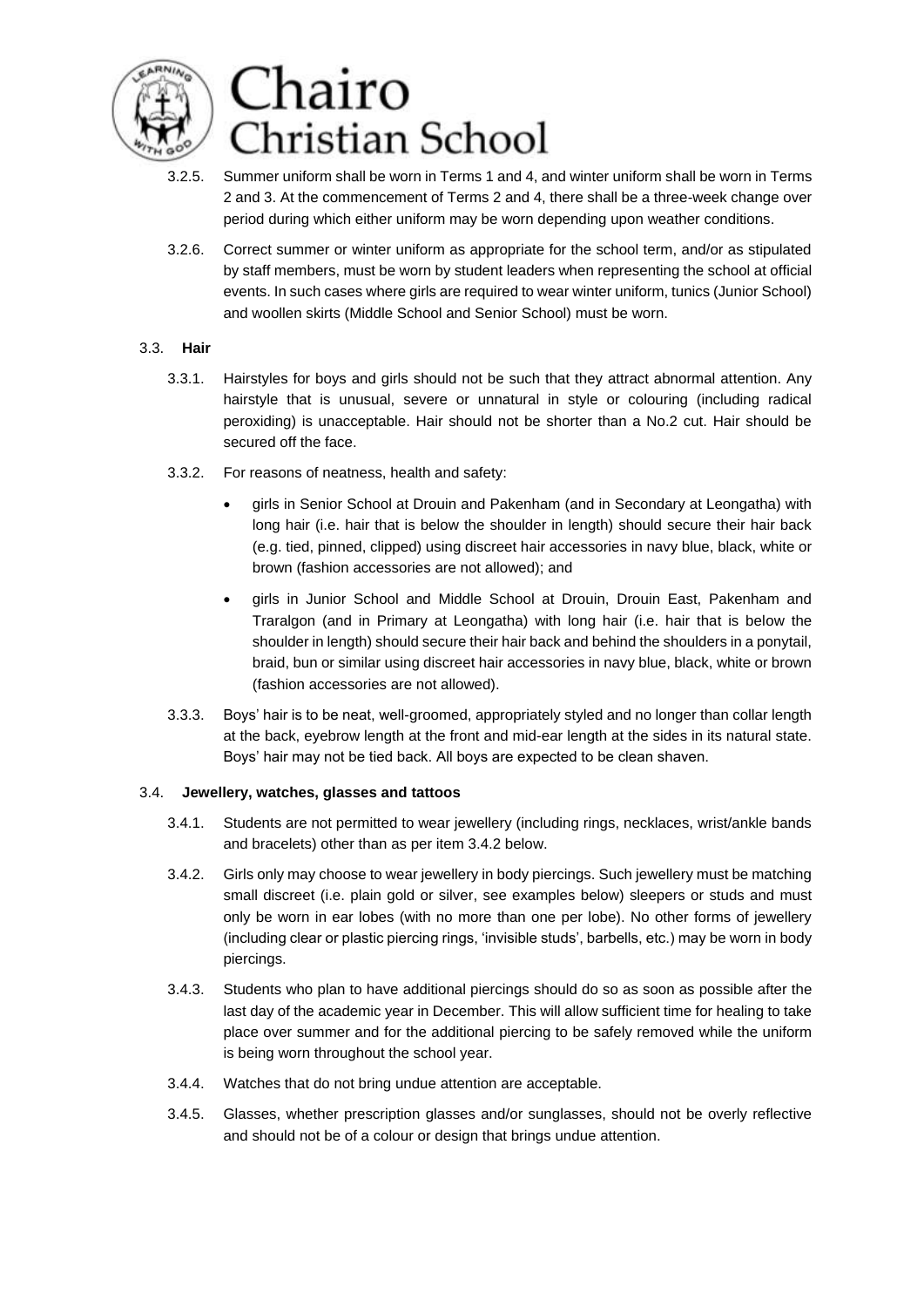

3.4.6. Visible tattoos are not acceptable, including when students are wearing sports uniform or swimwear.

### 3.5. **Make-up and perfume**

- 3.5.1. Make-up in Middle School and Senior School should not be such that it attracts abnormal attention to a student. Chapsticks should not be coloured. No coloured nail polish, lipstick or heavy eye make-up is allowed.
- 3.5.2. Students who breach policy requirements in relation to make-up will be asked to remove excess make-up immediately.
- 3.5.3. The modest and responsible use of perfume/cologne is acceptable.

### 3.6. **Sports uniform**

- 3.6.1. Junior School students should wear sports uniform to and from school on days they have Physical Education classes, sport or other sporting activities.
- 3.6.2. Middle School and Senior School students must wear full school uniform to and from school on days they have Physical Education classes or sport, and change into sports uniform at school.
- 3.6.3. Middle School and Senior School students are permitted to wear sports uniform to and from school for "whole day" sporting events.

#### 3.7. **Swimwear**

- 3.7.1. Students participating in school-based swimming activities (e.g. sports days, camps) must wear bathers that are modest.
- 3.7.2. Girls should preferably wear one piece bathers. Where a bikini is worn, a T-shirt must be worn over the top at all times.
- 3.7.3. Boys should wear bathers that are appropriate for swimming. Therefore, knee length shorts or football shorts should not be worn.
- 3.7.4. Chairo bathers, where available, are optional for all students.
- 3.7.5. For more details in relation to appropriate swimwear for inter-school sports days, students should consult the Sports Coordinator.

#### 3.8. **Correct wearing of uniform items**

- 3.8.1. Uniform items should be replaced or repaired when they are in poor condition, ill-fitting, otherwise unsuitable and/or inconsistent with this policy.
- 3.8.2. Trousers and slacks must be no longer than the top of the heels.
- 3.8.3. The length of all skirts and dresses must be no shorter than the horizontal crease in the back of the knee when standing in an upright position without wearing a jumper.
- 3.8.4. Shirts with curved/tail hems—whether short or long sleeved—that button to the collar (and are therefore suitable for ties) should be tucked in at all times, while short-sleeved shirts with straight hems that do not button to the collar (and are therefore not suitable for ties) may be left untucked as long as they do not protrude from under jumpers or jackets.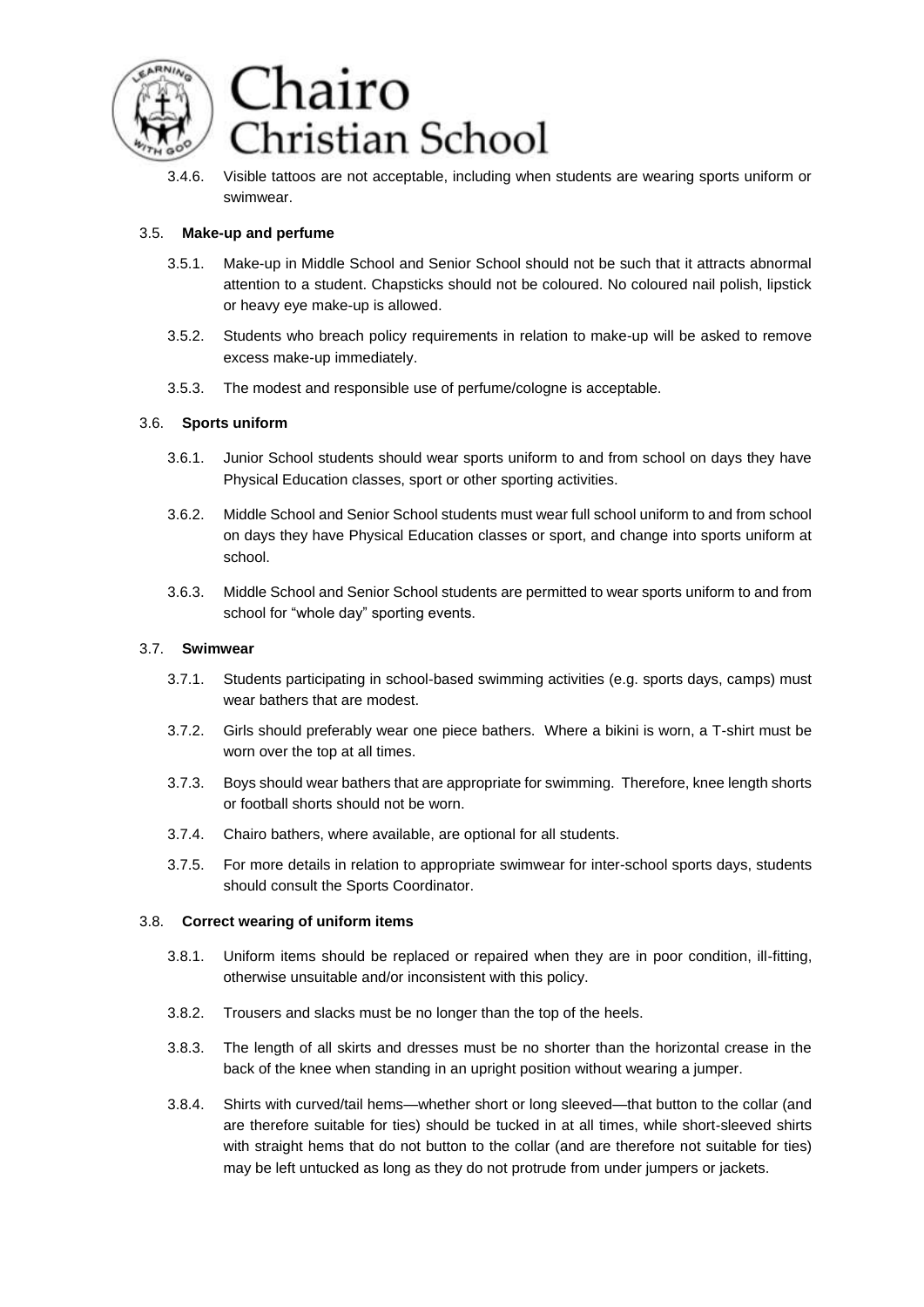

- 3.8.5. Polo shirts may be left untucked, but not if they protrude from under fleecy cardigans (Junior School), jumpers or jackets.
- 3.8.6. Clothing may not to be worn tied around the waist or draped over the shoulders.
- 3.8.7. Garments worn under shirts, skirts and dresses (e.g. T-shirts, skivvies, shorts) should not be visible and students may be asked by staff members to remove such garments if they cannot be suitably hidden from sight.

### 3.9. **Sundry uniform items**

- 3.9.1. Where belts are worn, they should have a simple black, silver or gold buckle and be plain black (boys), or plain black or navy blue (girls).
- 3.9.2. Ties are only compulsory as part of Senior School winter uniform but are also required whenever blazers are worn by Senior School students (other than by girls in summer uniform) as per item 3.12.2. They must only be worn with a blue shirt that buttons all the way to the collar, and must be removed during technology classes and at other times when instructed to do so by staff members.
- 3.9.3. Socks and tights purchased other than from the school's official uniform supplier must look the same as those available from the official supplier to ensure that they are suitable.
- 3.9.4. School shoes must be black leather (not patent leather) with heels no higher than 2.5 cm, and must not be boot or runner styles. All school shoes must have laces, other than at Junior School where shoes with Velcro (boys and girls) and with T-bar with a buckle (girls) are acceptable alternatives.
- 3.9.5. Hats must be worn outdoors during Terms One and Four (including as part of the sports uniform) and at other times when instructed to do so by staff members, and must not be worn in class.

#### 3.10. **Bags and backpacks**

- 3.10.1. Students may use Chairo logo bags or backpacks, or plain navy blue/black backpacks.
- 3.10.2. Parents should select a bag or backpack that is ergonomically suitable for their child.
- 3.10.3. Plain navy blue/black sports bags may be used for the purpose of carrying sports uniform (but not in lieu of a school bag or backpack).

#### 3.11. **Year 12 jackets**

- 3.11.1. Special commemorative jackets for Year 12 students may be designed and obtained each year. They are an optional item of student uniform and may be worn with or without a jumper from the commencement of Term Two.
- 3.11.2. The relevant Head of Senior School has the authority to instruct that Year 12 jackets not be worn on specific occasions at his/her discretion.
- 3.11.3. Students are permitted to design the artwork each year for their Year 12 jackets, with such artwork to be approved by the Principal prior to an order being placed.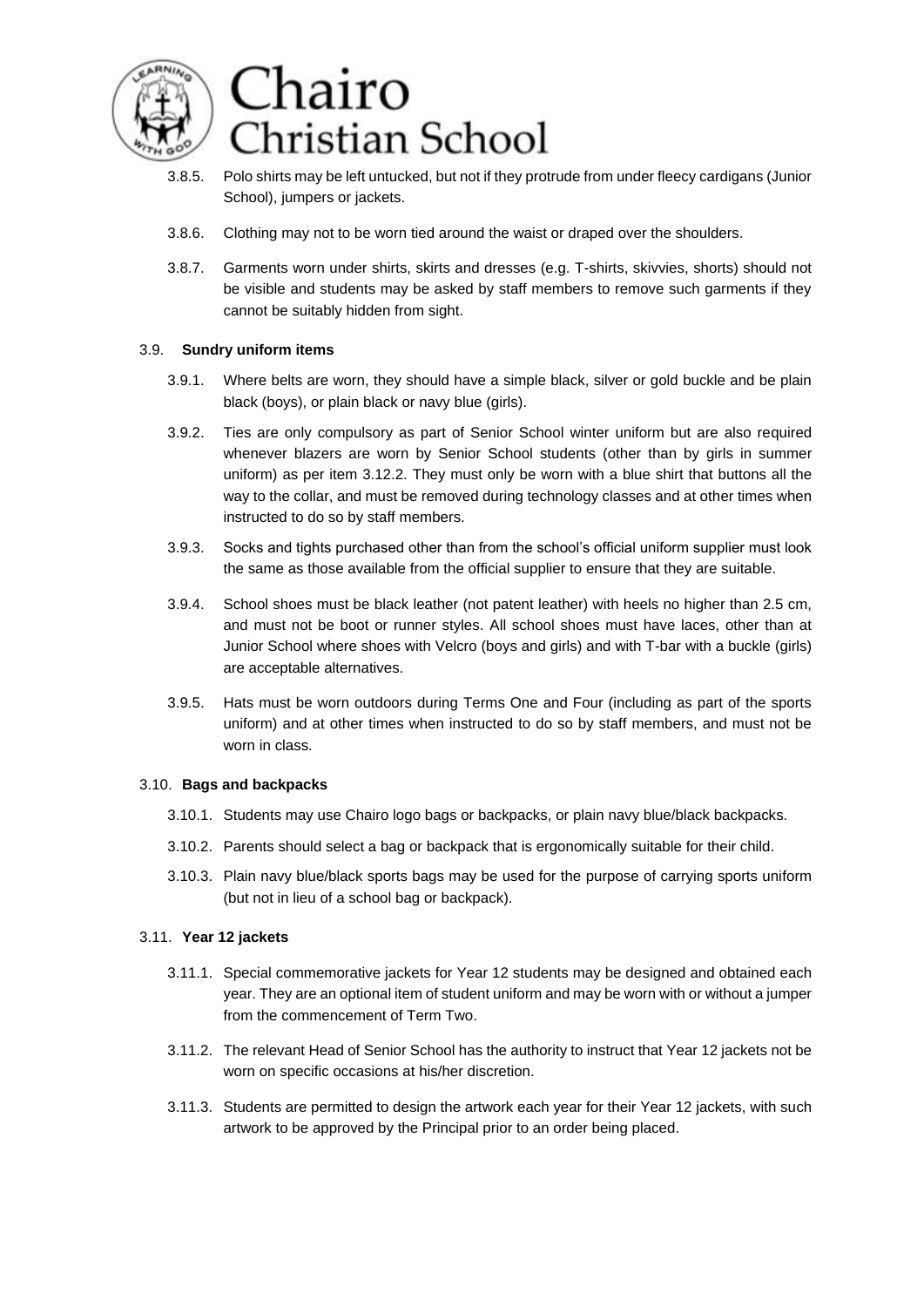

3.11.4. The Business Manager is responsible for approving the choice of Year 12 jackets (other than the artwork) each year and for the process of purchasing such jackets from the school's official uniform supplier or other supplier chosen by the Business Manager.

# 3.12. **Blazers**

- 3.12.1. A limited number of blazers will be available for short-term loan to Middle School and Senior School students, including elected student leaders (i.e. captains and vice-captains), when they are representing the school on special or civic occasions.
- 3.12.2. Senior School students (other than girls in summer uniform) wearing blazers when representing the school must wear blue button-up shirts with the Chairo logo and Chairo ties.
- 3.12.3. The relevant Head of School shall determine the occasions on which students are required to wear blazers, and which students shall be required to wear blazers on such occasions.
- 3.12.4. In addition to the requirements above regarding Senior School students wearing button-up shirts and ties with blazers, the Executive Leadership Team shall have authority to develop and implement further requirements in relation to the correct wearing of student uniform in conjunction with blazers on special or civic occasions.

### 3.13. **Cold and/or wet weather options**

- 3.13.1. Plain navy blue scarves, beanies and gloves are optional additions to the winter uniform and may not be worn in class.
- 3.13.2. Plain navy blue raincoats and Chairo softshell jackets are optional but may not be worn in the classroom.
- 3.13.3. For safety reasons, students may not bring umbrellas to school or school-related activities.

# 3.14. **Kindergarten clothing**

- 3.14.1. Children attending Chairo's Kindergartens are not required to wear school uniform.
- 3.14.2. Parents of children attending Chairo's Kindergartens may choose to dress their children in Junior School uniform or other items of clothing with a Board-approved Kindergarten logo.

# 3.15. **Casual clothes**

- 3.15.1. Clothing worn on casual clothes days, camps and casual dress excursions must be neat and modest, and must not have inappropriate slogans or symbols that are inconsistent with the school's expectations.
- 3.15.2. Tank tops, singlets and caps are not appropriate in accordance with the *Sun Protection Policy*, and open toe footwear must not be worn.
- 3.15.3. The hair, jewellery and make-up sections of this policy also apply for casual clothes days, camps and casual dress excursions.

# **See Appendix over the page for details of Chairo school uniform items.**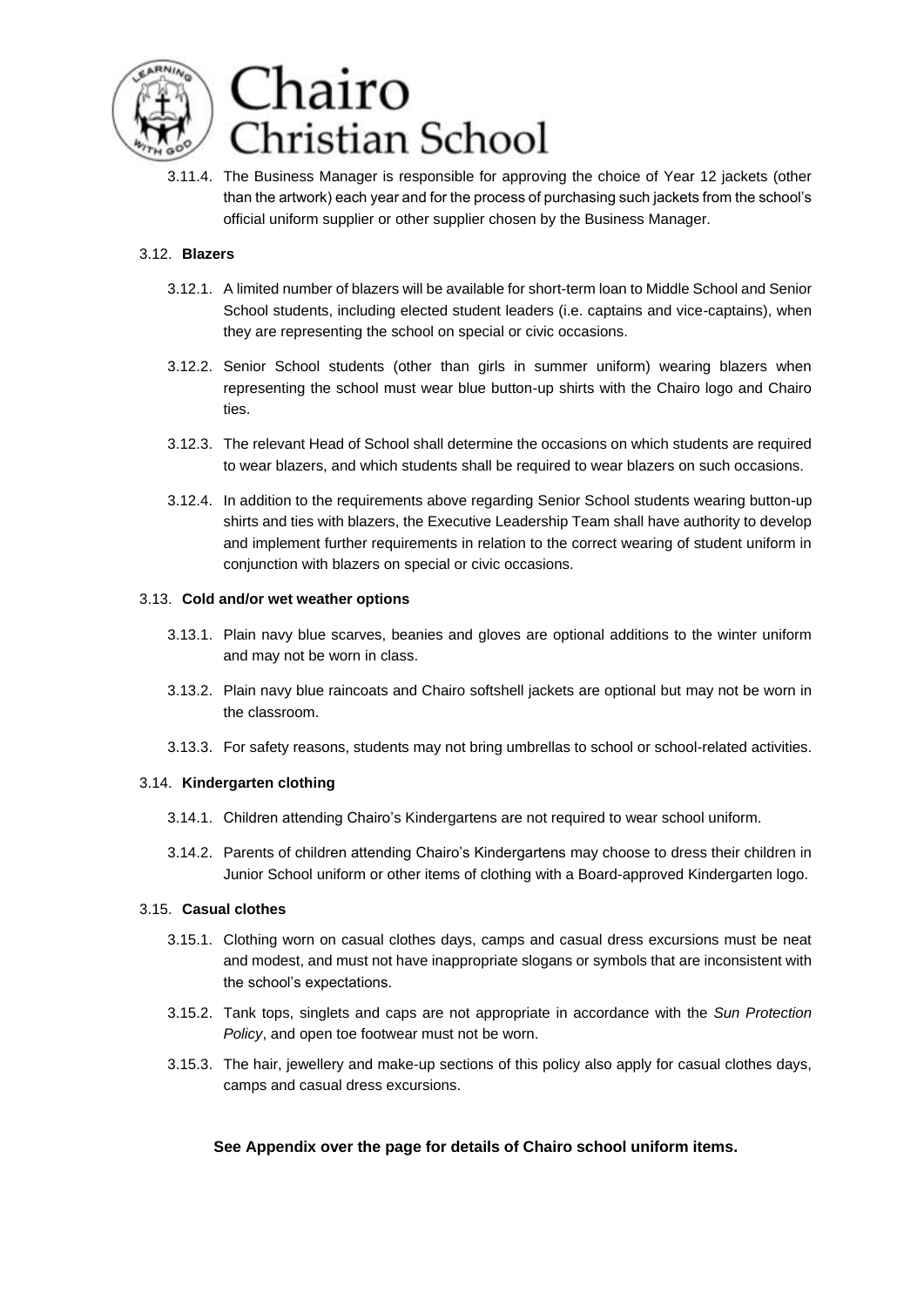

Appendix to *Student Appearance Policy*

# **Chairo School Uniform**

The information contained in this appendix should be read in conjunction with the *Student Appearance Policy*. All items of uniform (except footwear) are stocked in the Perm-a-Pleat uniform shops located at the Drouin and Pakenham campuses. Note: all references to logo mean the Board-approved Chairo logo.

To ensure that students are wearing correct uniform, all items of uniform (except footwear) must be purchased from Perm-a-Pleat other than as noted below or announced from time-to-time. For example, the purchase of socks from Perm-a-Pleat is optional, but care should be exercised if purchasing elsewhere to ensure that they look the same as the Perm-a-Pleat socks.

#### **GIRLS:** Prep to Year 4 (Drouin East, Pakenham & Traralgon), Prep to Year 6 (Leongatha)

General:

- Navy blue fleecy cardigan with logo **OR** navy blue jumper/pullover with logo
- Black leather school shoes with laces, Velcro or T-bar with a buckle
- Chairo softshell jacket **OR** plain navy blue raincoat (optional)

Summer:

- Chairo summer dress
- Plain unbranded white socks to cover ankles (optional from Perm-a-Pleat)
- Navy blue legionnaire, cricket or fishing hat with logo

Winter:

- Chairo tunic **OR** plain navy blue dress slacks
- Blue short or long sleeved polo shirt with logo
- Navy blue tights (or navy blue socks to cover ankles) with tunic **OR** navy blue socks with slacks

#### **GIRLS:** Years 5 to 8 (Drouin, Pakenham & Traralgon)

General:

- Navy blue jumper/pullover with logo
- Black leather school shoes with laces
- Chairo softshell jacket **OR** plain navy blue raincoat (optional)

Summer:

- Chairo summer dress
- Plain unbranded white socks to cover ankles (optional from Perm-a-Pleat)
- Navy blue legionnaire, cricket or fishing hat with logo

#### Winter:

- Chairo woollen skirt **OR** plain navy blue dress slacks
- Blue short or long sleeved button up shirt with logo
- Navy blue tights (or navy blue socks to cover ankles) with skirt **OR** navy blue socks with slacks

#### **GIRLS:** Years 9 to 12 (Drouin & Pakenham), Years 7 to 10 (Leongatha)

#### General:

- Navy blue jumper/pullover with logo
- Black leather school shoes with laces
- Chairo softshell jacket **OR** plain navy blue raincoat (optional)
- Year 12 jacket (optional for Year 12 students during Terms 2 to 4)

Summer:

- Chairo summer dress
- Plain unbranded white socks to cover ankles (optional from Perm-a-Pleat)
- Navy blue cricket or fishing hat with logo

#### Winter:

- Chairo woollen skirt **OR** plain navy blue dress slacks
- Blue short or long sleeved button up shirt with logo
- Chairo tie
- Navy blue tights (or navy blue socks to cover ankles) with skirt **OR** navy blue socks with slacks